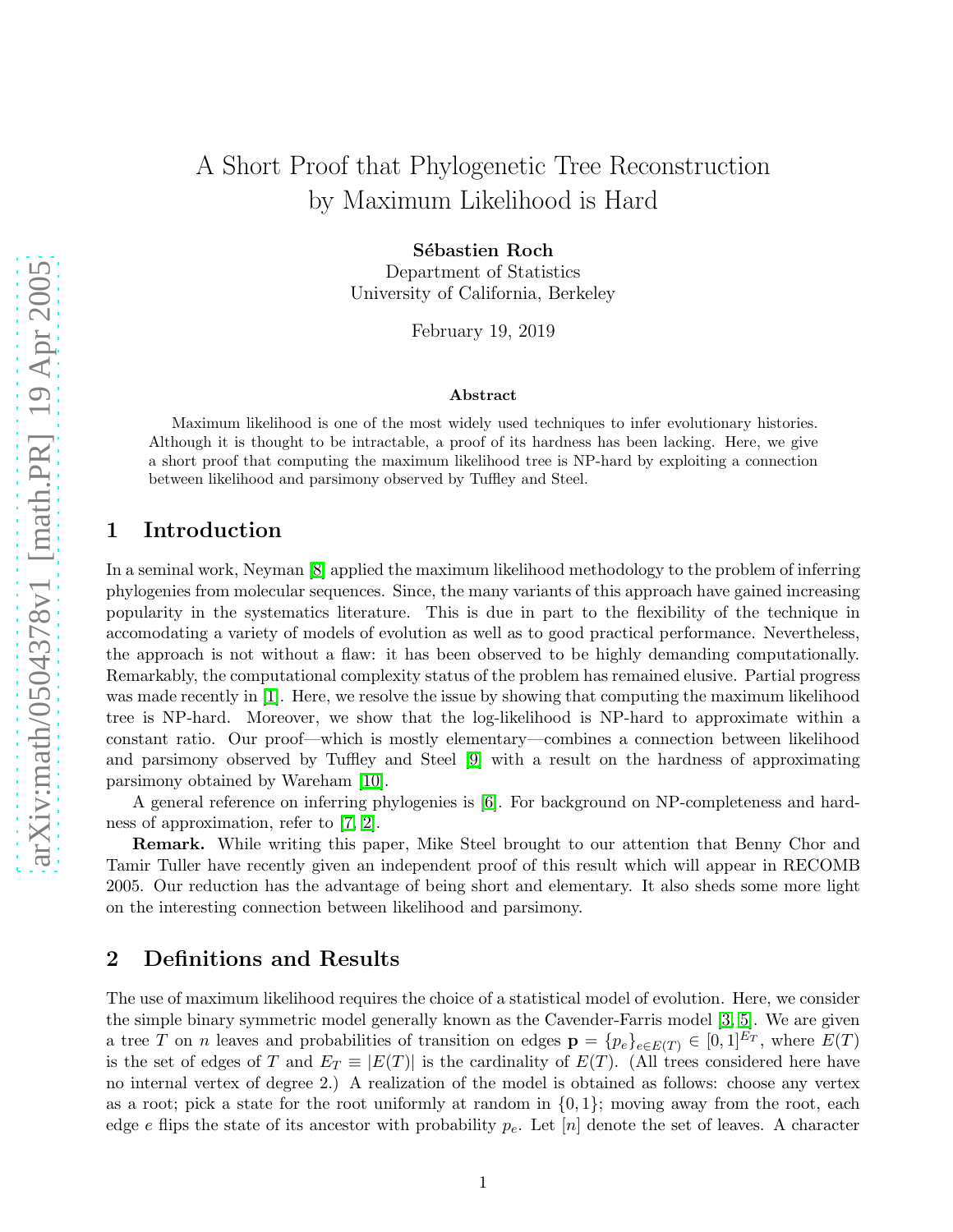$\chi$  assigns to each leaf a state in {0, 1}. An extension of  $\chi$  is an assignment of states in {0, 1} to all vertices of T which is equal to  $\chi$  on the leaves. The set of all extensions of  $\chi$  is denoted  $H(\chi)$ .

In the Cavender-Farris model, the log-likelihood of  $\chi$  on  $(T, \mathbf{p})$  is

$$
\mathcal{L}(\chi;T,\mathbf{p}) \equiv -\ln \mathbb{P}[\chi | T, \mathbf{p}] = -\ln \left( \sum_{\hat{\chi} \in H(\chi)} \prod_{(u,v) \in E(T)} p_e^{\mathbb{I}\{\hat{\chi}(u) \neq \hat{\chi}(v)\}} (1 - p_e)^{\mathbb{I}\{\hat{\chi}(u) = \hat{\chi}(v)\}} \right), \quad (1)
$$

where  $\mathbb{1}{A}$  is 1 if A occurs, and 0 otherwise. The data consists of a set of characters  $X = \{\chi_i\}_{i=1}^k$ . Assuming the characters are independent and identically distributed, the log-likelihood of the data is the sum of the log-likelihood of all characters, viz.  $\mathcal{L}(X;T,\mathbf{p}) = \sum_{i=1}^{k} \mathcal{L}(\chi_i;T,\mathbf{p})$ . The maximum likelihood (ML) problem consists in computing  $(T^*, \mathbf{p}^*)$  minimizing  $\mathcal{L}(X; T, \mathbf{p})$  over all trees and transition probability vectors.

Contrary to ML, maximum parsimony (MP) is not based on a statistical model. Denote by  $\text{ch}(\hat{\chi})$ the number of flips in  $\hat{\chi}$ , i.e.  $\text{ch}(\hat{\chi}) = |\{(u, v) \in E(T) : \hat{\chi}(u) \neq \hat{\chi}(v)\}|$ . Let  $l(\chi, T)$  be the smallest number of flips in any extension of  $\chi$  on T, i.e.  $l(\chi, T) = \min_{\hat{\chi} \in H(\chi)} ch(\hat{\chi})$ . The parsimony score of T is then  $l(X,T) = \sum_{i=1}^{k} l(\chi_i, T)$ . The problem MP consists in finding the tree  $T^{**}$  minimizing  $l(X,T)$ over all trees.

A useful connection between ML and MP was noted by Tuffley and Steel in [\[9\]](#page-3-2): if one adds sufficiently many constant sites (i.e.  $\chi(i) = 0, \forall i \in [n]$ ) to the data and applies the maximum likelihood technique, then one necessarily chooses the most parsimonious tree. This could serve as a basis for a reduction, except that their bounds require an exponential number of constant sites. Our contribution is to show that a polynomial number of sites imposes a weaker relationship between likelihood and parsimony, but that this is sufficient for the following reason. Parsimony is in fact hard to approximate, that is, even the seemingly easier task of obtaining a solution close to optimal is hard. This result is due to Wareham [\[10\]](#page-3-3).

We prove the following theorem. We first define the notion of approximation algorithm.

Definition 1 Let Π be an optimization problem (minimization). Let I denote an instance of Π and  $\text{OPT}(I)$ , the optimal value of a solution to I. For  $c > 0$ , a  $(1+c)$ -approximation algorithm for  $\Pi$  is a polynomial-time algorithm that is guaranteed to return, for all instance I, a solution with objective value m satisfying  $m \leq (1+c)\text{OPT}(I)$ .

**Theorem 1** There exists a  $c > 0$  sufficiently small so that there exists no  $(1 + c)$ -approximation algorithm for ML unless  $P = NP$ . In particular, ML is NP-hard.

# 3 Proof

<span id="page-1-0"></span>In this section, we prove our main result. The proof follows easily from the following propositions. The first proposition borrows heavily from [\[9\]](#page-3-2) although we need somewhat tighter estimates. The second proposition follows directly from the work of [\[10,](#page-3-3) [4\]](#page-3-9).

**Proposition 1** Let  $c' > c > 0$  be constants. If there is a  $(1+c)$ -approximation algorithm for ML then there is a  $(1 + c')$ -approximation algorithm for MP.

<span id="page-1-1"></span>**Proposition 2** ([\[10,](#page-3-3) [4\]](#page-3-9)) There exists a  $c' > 0$  sufficiently small so that there is no  $(1+c')$ -approximation algorithm for MP unless  $P = NP$ .

As in [\[9\]](#page-3-2), the reduction from MP to ML consists in adjoining a large number of constant sites to the data. Let  $\varepsilon > 0$  be a small constant and  $M = \max\{n, k\}$ . Fix  $N_c = M^{1/\varepsilon}$ . Denote by  $X_0 = \{\chi_i\}_{i=1}^{k+N_c}$ the set X augmented with  $N_c$  constant characters (say all-0 characters). Let  $N_0$  be the number of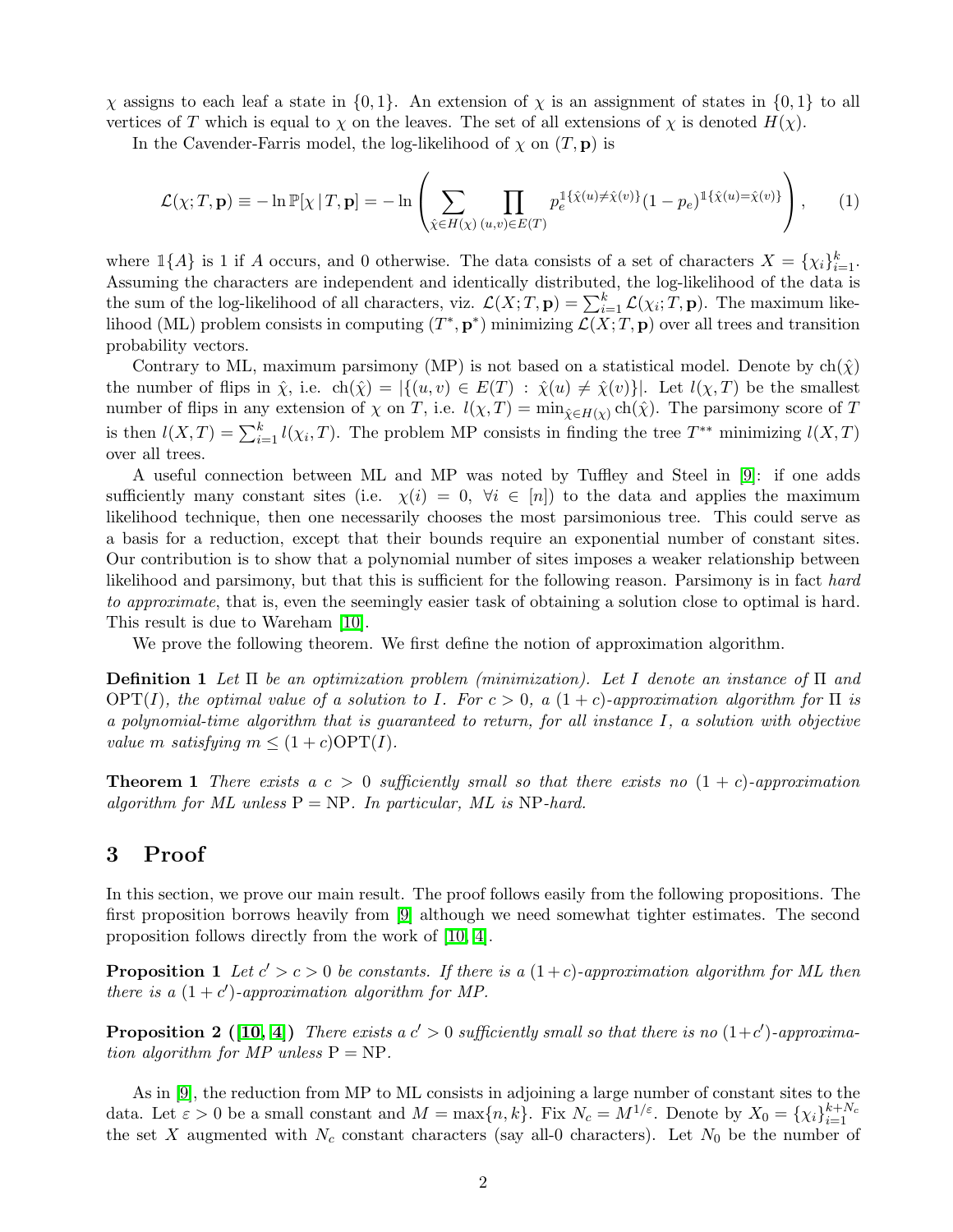<span id="page-2-1"></span>constant characters in X and, for all  $\chi$ , let  $N_{\chi}$  be the number of characters equal to  $\chi$  in X. Also, for  $\mathbf{p} \in [0,1]^{E_T}$  let  $f_\chi = \mathbb{P}[\chi | \mathbf{p}, T]$  and  $f_0 = \mathbb{P}[\chi]$  is constant  $|\mathbf{p}, T]$ . We make three claims, from which Proposition [1](#page-1-0) follows.

Claim 1 Let  $p_e = q = \frac{l(X,T)}{E_T(k+N)}$  $\frac{l(X,T)}{E_T(k+N_c)}$ , for all  $e \in E(T)$ . Then  $-\frac{\ln \mathbb{P}[X_0 | \mathbf{p},T]}{\ln(k+N_c)} \leq (1+2\varepsilon)l(X,T)$ , for n large enough.

Proof: Note that, by a calculation identical to [\[9,](#page-3-2) Lemma 5],

$$
\ln f_{\chi} = \ln \left( \sum_{\hat{\chi} \in H(\chi)} q^{\text{ch}(\hat{\chi})} (1-q)^{E_T - \text{ch}(\hat{\chi})} \right) \ge \ln \left( q^{l(\chi, T)} (1-q)^{E_T} \right) \ge l(\chi, T) \ln q - E_T \left( q + 2q^2 \right),
$$

for n large enough so that  $N_c > 2E_T$ , where we have used a standard Taylor expansion. Then, as in [\[9,](#page-3-2) Lemma 5] again,

$$
-\frac{\ln \mathbb{P}[X_0 | \mathbf{p}, T]}{\ln(k + N_c)} = -\frac{1}{\ln(k + N_c)} \ln \left( f_0^{N_0 + N_c} \prod_{\chi \neq 0} f_\chi^{N_\chi} \right)
$$
  
\n
$$
\leq \frac{1}{\ln(k + N_c)} \left( (k + N_c) E_T(q + 2q^2) - l(X, T) \ln q \right)
$$
  
\n
$$
= l(X, T) \left( 1 + \frac{\ln E_T - \ln l(X, T)}{\ln(k + N_c)} + \frac{1}{\ln(k + N_c)} \left( 1 + 2 \frac{l(X, T)}{E_T(k + N_c)} \right) \right),
$$

<span id="page-2-0"></span>which is less than  $(1+2\varepsilon)l(X,T)$  for n large enough.

Claim 2 For all  $p \in [0,1]^{E_T}$  such that  $-\frac{\ln P[X_0 | p,T]}{\ln(k+N_c)} \le l(X,T)$ , one has  $p_e \le \bar{p}$ ,  $\forall e \in E(T)$ , with  $\bar{p}\equiv\frac{l(X,T)\ln(k+N_c)}{N_c}$  $\frac{\ln(\kappa + N_c)}{N_c}$ .

**Proof:** Assume edge e is such that  $p_e > \bar{p}$ . Take any two leaves u, v joined by a path going through e. As observed in [\[9,](#page-3-2) Formula (11)], the probability that  $\chi(u) \neq \chi(v)$  is at least  $p_e$ . In particular, the probability that a character is constant is less than  $1 - p_e$  and  $-\ln f_0 \ge -\ln(1 - p_e) \ge p_e$ . Therefore,

$$
-\frac{\ln \mathbb{P}[X_0 \mid \mathbf{p}, T]}{\ln (k + N_c)} = -\frac{1}{\ln (k + N_c)} \ln \left( f_0^{N_0 + N_c} \prod_{\chi \neq 0} f_\chi^{N_\chi} \right) \ge -\frac{1}{\ln (k + N_c)} \left( \ln f_0^{N_c} \right) > l(X, T),
$$

by  $p_e > \bar{p}$ . This contradicts the assumption.

**Claim 3** For all 
$$
\mathbf{p} \in [0,1]^{E_T}
$$
, we have  $-\frac{\ln \mathbb{P}[X_0 | \mathbf{p}, T]}{\ln(k + N_c)} \geq (1 - 5\varepsilon)l(X, T)$  for n large enough.

Proof: For this proof, we need a better estimate than [\[9,](#page-3-2) Lemma 6]. From Claim [2,](#page-2-0) the result holds whenever max $_e p_e > \bar{p}$ . Therefore, we can assume that for all  $e \in E(T)$ ,  $p_e \leq \bar{p}$ . Then,

$$
f_{\chi} \leq \sum_{\hat{\chi} \in H(\chi)} \bar{p}^{\text{ch}(\hat{\chi})} \leq \sum_{\alpha=0}^{E_T - l(\chi, T)} \binom{E_T}{\alpha + l(\chi, T)} \bar{p}^{\alpha + l(\chi, T)} \leq \sum_{\alpha=0}^{E_T - l(\chi, T)} (E_T \bar{p})^{\alpha + l(\chi, T)} \leq E_T (E_T \bar{p})^{l(\chi, T)},
$$

when *n* is large enough so that  $\bar{p} < 1/E_T$ . For constant sites, we use the trivial bound  $f_0 \leq 1$ . Therefore,

$$
-\frac{\ln \mathbb{P}[X_0 \mid \mathbf{p}, T]}{\ln(k + N_c)} \geq -\frac{1}{\ln(k + N_c)} \left( \sum_{\chi \neq 0} N_{\chi} \ln(E_T(E_T \bar{p})^{l(\chi, T)}) \right)
$$
  

$$
\geq \frac{l(X, T)}{\ln(k + N_c)} \left( \ln N_c - \ln(E_T l(X, T) \ln(k + N_c)) - \frac{1}{l(X, T)} \sum_{\chi \neq 0} N_{\chi} \ln E_T \right)
$$